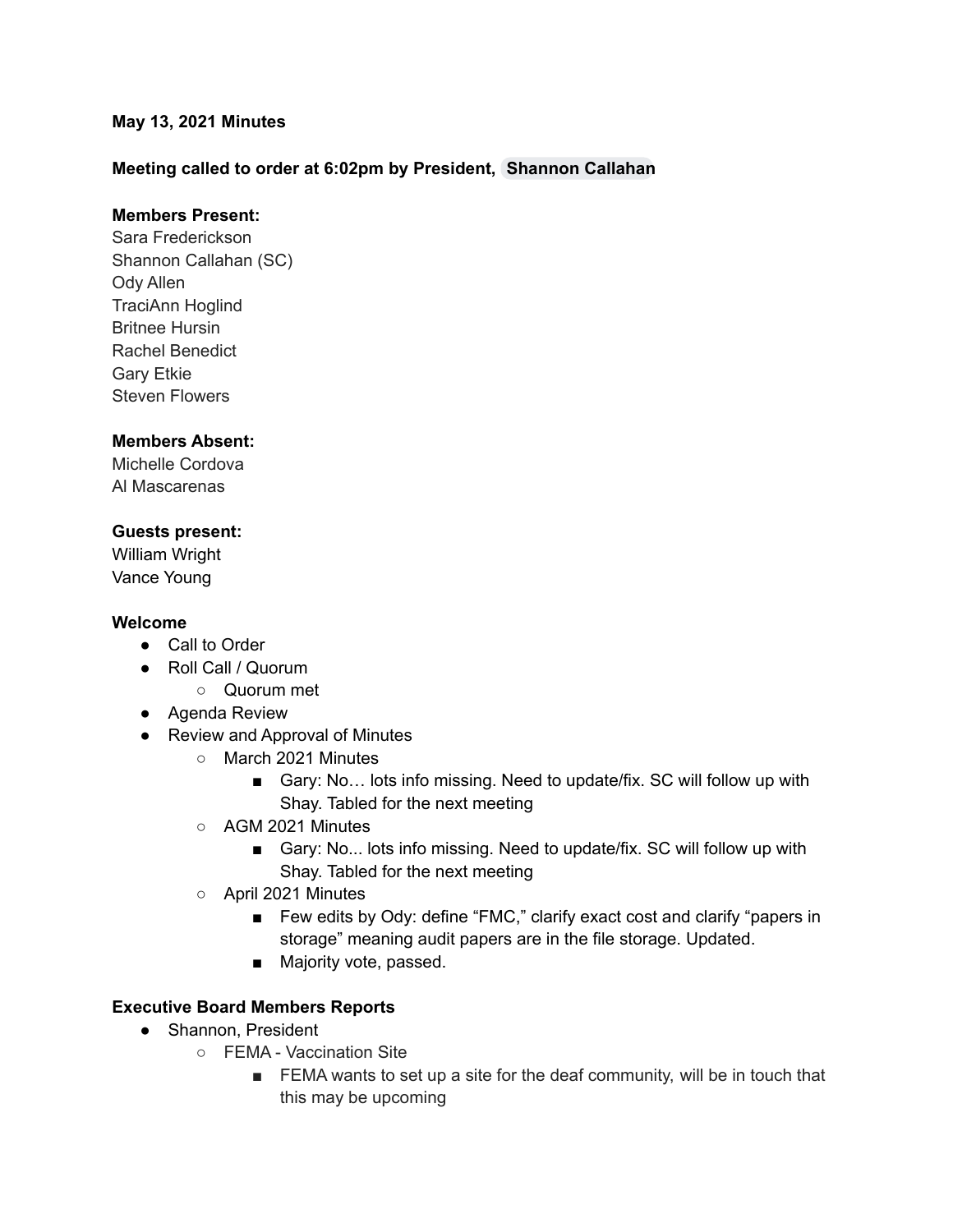- Alliance update
	- Contacted 4 agencies, Denver Regional Committee for Government, they have resources for senior citizens, so SC helped make the connection with deaf senior citizen orgs and resources. Also need to find deaf immigrant and refugees resources.
	- Have more phone call meetings set up with other organizations
- VP Number
	- Announced on social media. Anyone on the board can use it, important communicate with each other
- Open Caption Bill Meeting
	- Still in the works... need to identify correct legislator reps
- Health Signs Center
	- Can contact hello@healthsignscenter.org if want Colorado specific covid-19 data from their survey asking deaf community about their accessibility experiences during the pandemic (look at [healthsignscenter.org/covid19survey](http://healthsignscenter.org/covid19survey) for data results of 10 states)
- NAD Membership mixed up
	- Last year we passed a vote to be an affiliate, but thought it was biannual. It's actually an annual thing, Steve clarified we have already paid for it this year in March 2021.
		- SC will review old motion to clarify whether a motion was made for biannual payments
- Grant Bid open
	- CDHHDB's bidding open -- 3 priorities currently, up to 3,500. Contact SC if interested to be on this committee to apply
		- Ody says we can be specific, provide workshops, trainings, etc. because CCDHHDB do screen specific projects.
- Bylaws
	- No community input. Vote tonight
- CSDB collaboration with Red Cross for visual smoke detectors and energy efficient discounts
- $\circ$  CSDB athletic department's annual awards CAD annually gives the Eva Fraser Award. Steve clarifies that the specific Eva budget line item has ran out, so CSDB will need to pay for the award/plague. SC will follow up with CSDB on this.
- $\circ$  Golf classic may be postponed, Vance working on this... may happen in August
- Michelle, Vice-President
	- Absent, but notified SC that there are currently 8 committees
		- Financial Management Committee
		- Website/Social Media Committee
		- Oktoberfest Committee
		- Bylaws Committee
		- Interpreter Regulation Committee (Interpreting Regulation)
		- Deaf Parents of KODAs Committee
		- Police Taskforce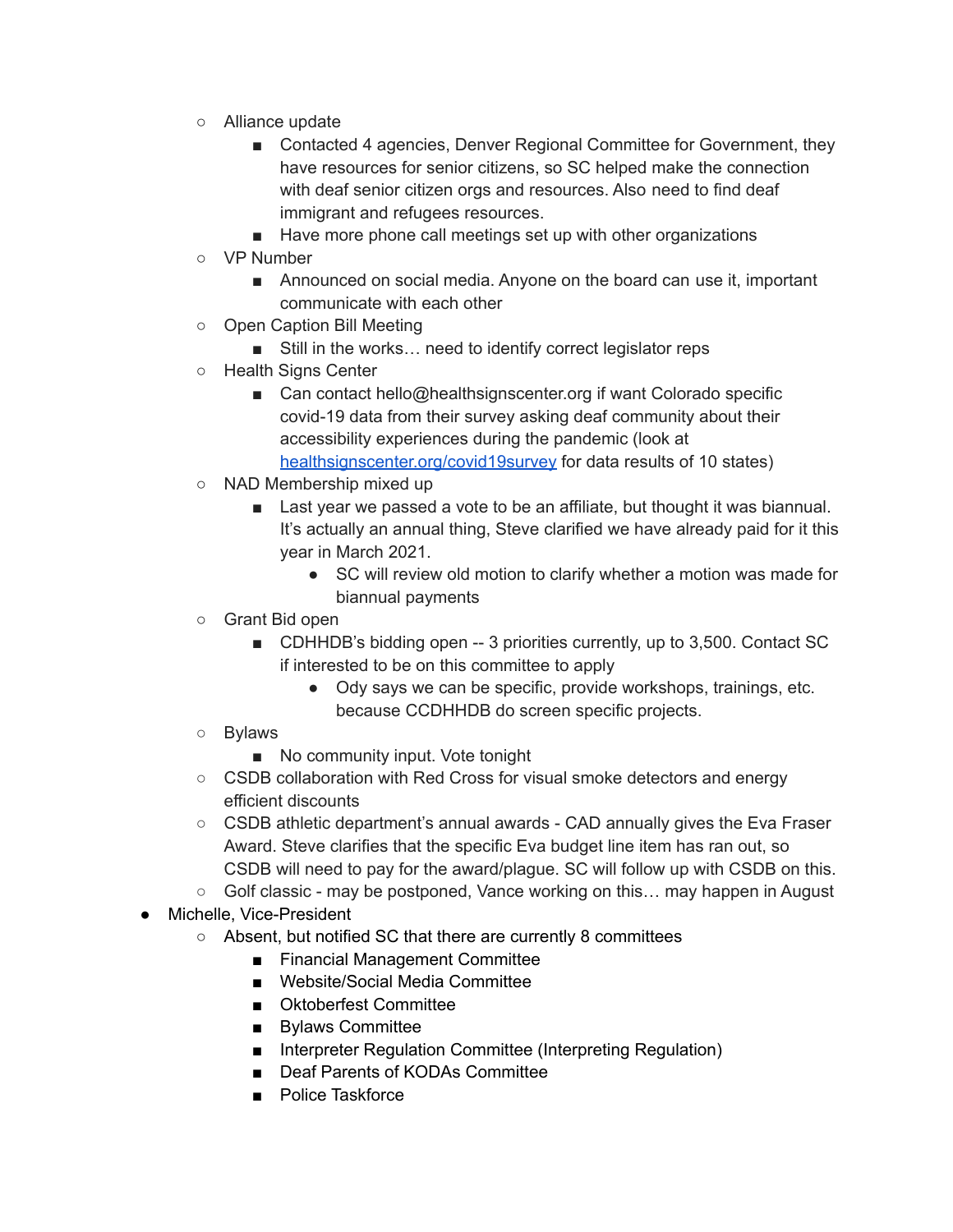- Advocacy/Legislative Affairs Committee (not determined yet)
- TraciAnn, Secretary
	- CAD Board Retreat vote on Doodle
		- Aspen camp or DMAD, SC will find out when they are open then we can vote on the dates
		- Possibly the retreat dates to be after summer?
	- Social media submissions: board members
		- Messenger settings
		- Work with Britnee and Ody to set up committee
	- Board member reports sent to VP: also CC secretary to add to agenda/minutes
- Steve, Treasurer
	- Share Quarter 1 2021 financial report
		- Also uploaded in google drive
		- March received a total of \$2,087.21 from CCDHHDB and fidelity dividend growth fund
			- Expenses include ASL translations, Amazon gift cards from AGM, NAD membership, DMAD storage fee, etc. totaling to \$1,371.61
			- Funds are the same from last year
			- Ending balance total in bank for CAD is \$36,811.48
		- Steve will work on \$2,000 for Aspen Camp and keep us updated from the motion that was approved on April 8, 2021.

# **Board Members Reports**

- Ody
	- No report
- Rachel
	- ASL translation project, operations as normal
		- Applied for their Request For Proposal (RFP) for the next 4 years
		- Will move to Utah in Utah, so will need someone to take over this project. Will work with Michelle on this transition
- Gary
	- Gary has been receiving mail asking if mail can be redirected to the secretary and finance-related mail to treasurer
		- Rachel will check with RMDS to see if they have a mailbox we could use
	- Oktoberfest Britnee in touch with Red Leg brewery at the Garden of the Gods, good event space. Must free parking! www.redlegbrewing.com
- Sara
	- $\circ$  KODA deaf parents: 2 parents in touch wanting to set up camp Sara will work on setting up a committee for Colorado KODA parents
	- Wheat Ridge police got in touch, wanting to check in and see how their operations/approach is like, Sara will meet with the department in June
	- Interpreting services how does everyone feel about companies contracting with large foreign language interpreting agencies for ASL interpreting rather than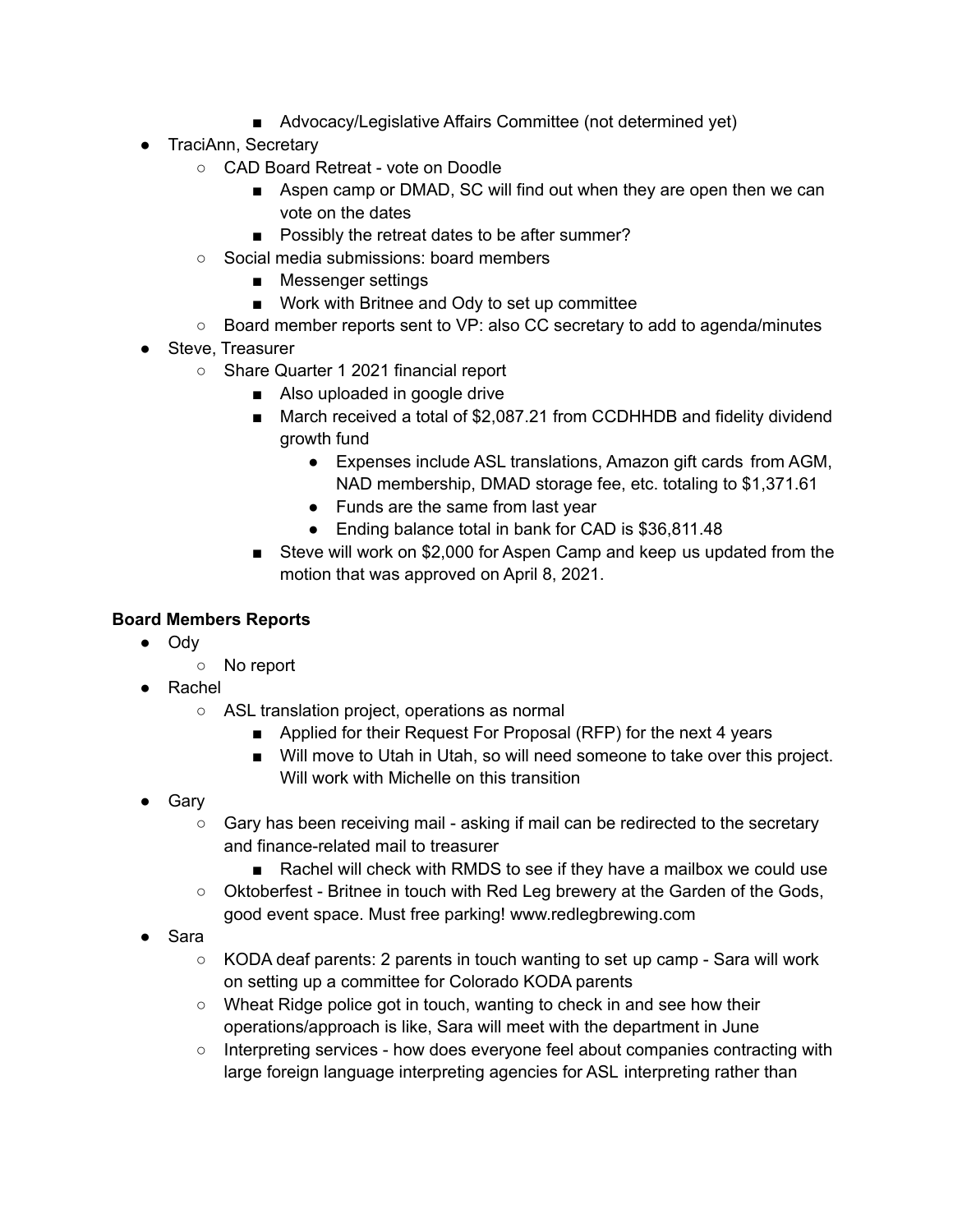ASL-specialized agencies? Most, if not all, agree that ASL interpreting agencies are the best way to go for qualified interpreters.

- Draft position statement/advocacy letter with NAD?
- Britnee
	- Advocacy Day in touch with CCDHHDB but they say they can't help, but invited her to the ACE meeting with multiple stakeholders. To be a member of that coalition, orgs/companies need to have paid staff. Recommended we start with a town hall rather than an advocacy day. An idea is 2-part, the first being a town hall and then the second based on discussion from the town hall.
- Al
- Absent

# **Old Business**

- Bylaws from AGM (Annual General Meeting)
	- The updated bylaws have been shared at AGM and open for community feedback since AGM in March 2021.
	- $\circ$  Sara moves to vote on the revised bylaws as shown in the AGM. Rachel seconded. Britnee moved to close discussion. Flowers second. No objections. **Majority vote. Updated bylaws now effective as of May 13, 2021.**

# **New Business**

- Sara: Interpreting Regulatory Committee
	- Sara moves for CAD to establish an interpreting regulatory committee. Rachel seconded. **Majority vote, passed.**
		- Colorado does not have interpreting licensure, but on Sept. 30, we will begin to accept BEI certified interpreters. CAD's committee will be to educate the community on all things related to interpreting certifications, including different levels of BEI. Committee will also be a way to research and navigate our pursuit of interpreting licensure in this state.
			- Committee will include a variety of members, including CDIs, veteran interpreters, recent certified interpreters, deaf consumers, 2 deafblind consumers, interpreting agencies, etc.
- Ody: NAD membership for everyone on the board. **The motion was denied.**
- Rachel: Cleaning up old physical files
	- Rachel moves to digitize all our paper files. Gary seconded.
		- CAD has a lot of papers at DMAD... We could make this a paid job for community members to organize all the papers/pictures and make digital copies for safekeeping.
			- Steve explains that of our storage, the papers take up about half the space. If we keep the storage, we can use DMAD space for free. One person to do this may take about 2 weeks to 1 month.
			- Gary says we start this as a CAD board to organize and filter stuff, maybe during the retreat. Then pay someone to do the actual digitizing.